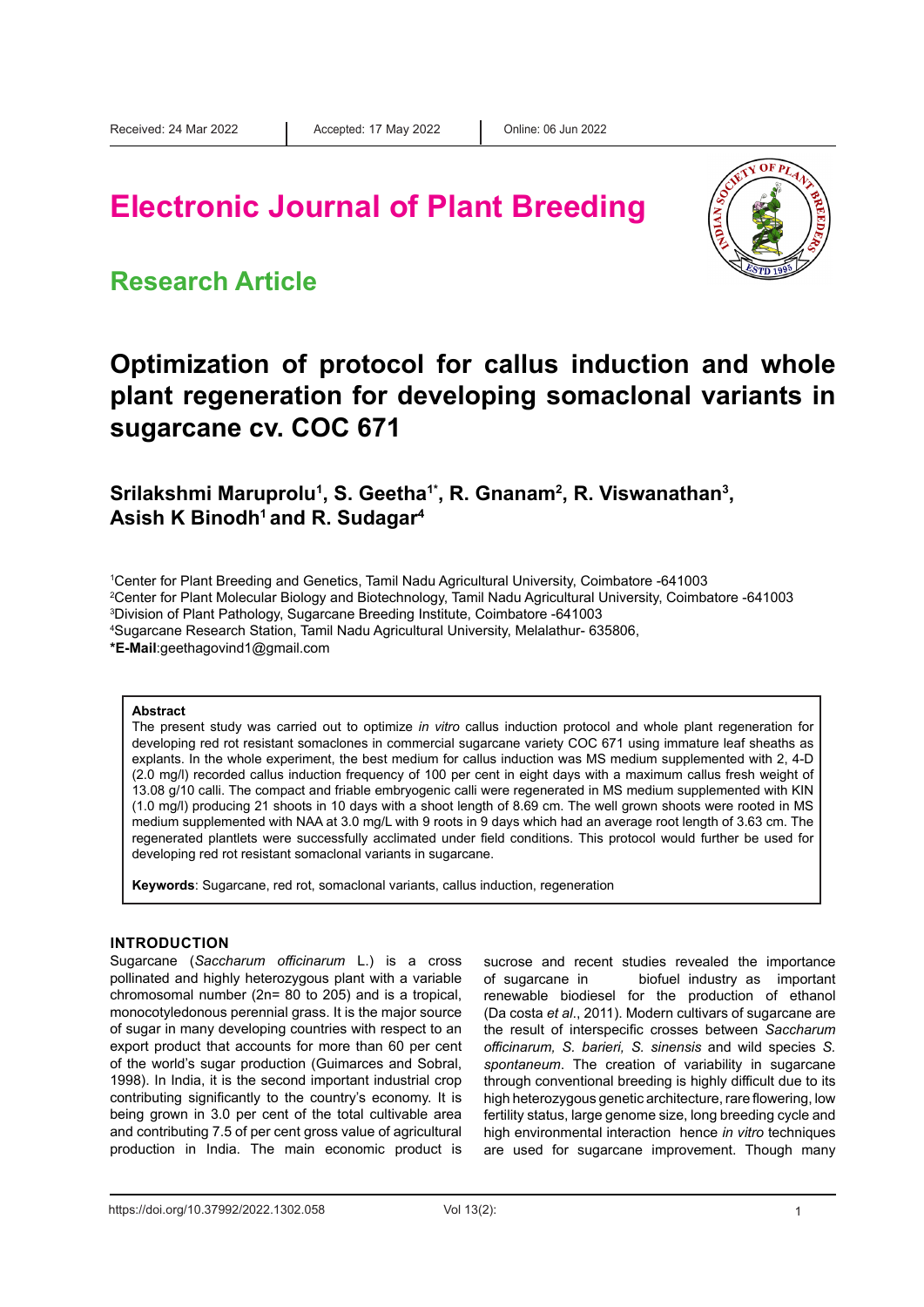## *EJPB*

*in vitro* propagation protocols for sugarcane has been developed by many researchers, each genotype requires a specific protocol for rapid and potential propagation. Various factors like genotype (Roy and Kabir, 2007), explants type, the position of explant, age, plant growth regulator interactions *etc.* (Cheema and Hussain, 2004 and Khan *et al.*, 2006) limited the universal application of the protocols. A number of researchers have attempted for *in vitro* genetic manipulation of sugarcane to increase yield, sugar content and tolerance to biotic and abiotic stresses using young leaf whorl explants (Vickers *et al.,* 2005, Gilbert *et al.,* 2005 and Gilbert *et al.,* 2009). Kaur *et al*. (2001) worked on three sugarcane cultivars *viz.,* COJ 64, CoJ 83 and COJ 86 using spindle explants. Baksha *et al.* (2002) worked on sugarcane cv. Isd 28 with shoot tip culture and reported that MS medium supplemented with BAP (2.0 mg/L) and IBA (0.5 mg/L) is optimal for multiple shoot induction. Lal (2003) worked on sugarcane var. BO 91 and developed a protocol for producing high frequency plant regeneration from callus by using leaf roll explants on MS medium containing 2, 4-D (5.0 mg/L) and reported high shoot differentiation (70 %) in basal MS medium. Variety COC 671 (Vasant-1) was developed by crossing Q 63 and CO 775, a high sugar yielding and early maturing variety (9-10 months). It was particularly popular among Maharasthra and Tamil Nadu farmers, due to its high quality cane production and jaggery making qualities. It was suitable for ratooning, and the ratoon production was higher than that of the *suru* crop. The yield potential was estimated to be at 265 t/ha. Though COC 671 is superior in performance, it has been vulnerable to red rot disease caused by *Colletotrichum falcatum Went*. This variety could be used to choose red rot resistant lines through plant cell and tissue culture techniques. The objective of this study was to standardize the protocol for callus induction and whole plant regeneration of sugarcane *cv*. COC 671 using immature leaf whorls as explants*,* which in turn would be used for developing somaclones for red rot resistance.

#### **MATERIALS AND METHODS**

The current research work was carried out in the tissue culture laboratory of the Department of Plant Biotechnology, Centre for Plant Molecular Biology & Biotechnology (CPMB & B) Tamil Nadu Agricultural University Coimbatore, during 2019-21. MS Powder 4.1g (Himedia) along with different concentrations of 2, 4-D, BAP, Kin, NAA, and IBA (Sigma Grade) were used for callus induction and plant regeneration studies (**Table 1**). The pH of the media was adjusted to 5.8 with 0.1N NaOH and 0.1 N HCl. Agar agar type I (GR M666- 500 G -Himedia) 8 g/L was added for solidification and the medium was then autoclaved at 121°C for 20 min.

Six months old top shoots of high sucrose and high yielding highly red rot susceptible cultivar COC 671 were collected from Sugarcane Breeding Institute, Coimbatore (**Fig. 1A).** Immature inner most leaf sheaths were used as explants for induction of callus. The explants were rinsed with Bavistin (1%) along with two drops of Tween 20 for 10 min. followed by three rinses with sterile distilled water. The explants were then surface sterilized in a laminar air flow using mercuric chloride (0.1 %) for 3 min. and then thoroughly washed three times with sterile distilled water to get rid of the sterilants. Then the leaf rolls were placed on sterile filter paper for absorption of excess water on the surface and cut into 2  $mm<sup>2</sup>$  and placed on an MS medium with different plant growth regulator combinations for callus induction. Ten explants were inoculated in each petriplate and cultures were kept in the dark at  $25\pm 1^{\circ}$ C. After four weeks of inoculation, the best treatment was adjudged based on days taken to first callus initiation, callus induction frequency after thirty days and callus fresh weight after sixty days. The sub culturing to a fresh medium was carried out after every second week.

Eight week old embryogenic calli were transferred to culture bottles (300 ml) containing regeneration medium (MS modified). Eight different combinations of BAP and Kinetin were supplemented to the MS salt and Sucrose (30 g/l) in constant amounts for regeneration experiments. Cultures were placed in the culture room at  $25<sup>±</sup>$  1 $°C$  under 16 h light (3000 lux) and 8 hours dark. The data recorded during the studies were days taken for shoot initiation, the number of shoots regenerated per calli and mean shoot length after four weeks the of culture period. Regenerated plantlets were then transferred to a root induction medium containing different combinations of NAA and IBA (**Table 1**). The number of days taken for root initiation, the number of roots per shoot and mean root length recorded after four weeks. Well rooted plantlets were transferred to disposable cups filled with coco peat, sand, clay (1:1:1), under high humidity (> 90%). Plants were kept in the greenhouse at  $25\pm 1^{\circ}$ C under 16 h light for hardening. Well grown plants with 15 cm in height were planted under field conditions for field establishment.

Experiments were set up in a Completely Randomized Design (CRD) with three replications and 10 explants per replication. The treatment means were compared using Duncan's Multiple Range Test (DMRT) at a 5% probability level according to Gomez and Gomez (1976).

#### **RESULTS AND DISCUSSION**

Six months old top shoots of COC 671 were used for the collection of immature leaves as explants. Surface sterilized leaf bits inoculated on MS medium with different concentrations of 2,4-D alone (0.5-3.5 mg/l) or 2,4-D (1- 4 mg/l) in combination with BAP (0.5 or 1mg/l). Days to callus induction in all the tested medium combinations were effective at Ƥ < 0.05 (**Fig. 1(B), Table 2**). The number of days taken for the first initiation of the callus ranged between 8 – 21 days. Among the fifteen combinations tried, the earliest callus induction was observed in MS medium supplemented with 2,4-D (2 mg/l) in minimum duration of 8 days, while it took a maximum of 21 days for the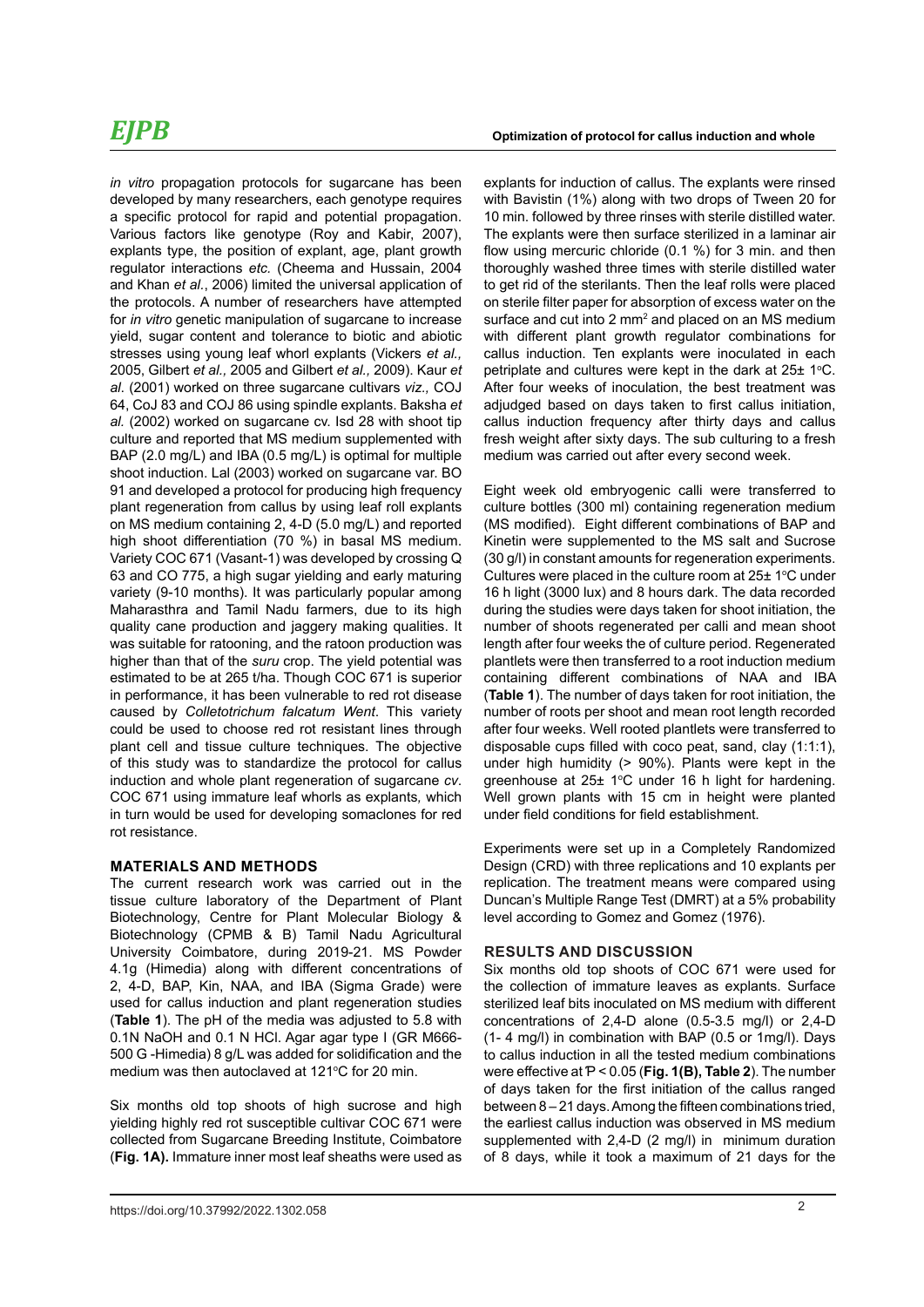



**Fig. 1 (A) Leaf** *Explant* **(B) Bulging of explants, Callus Fig. 1 (A) Leaf** *Explant* **(B) Bulging of explants, Callus induction from induction from margins and margins and proliferation**

| S.No            | <b>Callus induction media</b> |                               |        | S.No                 | <b>Regeneration media</b> |                     |                         | S.No                 | Rooting media |                |                         |                         |                      |                      |
|-----------------|-------------------------------|-------------------------------|--------|----------------------|---------------------------|---------------------|-------------------------|----------------------|---------------|----------------|-------------------------|-------------------------|----------------------|----------------------|
|                 | (g/L)                         | MS saltSucrose 2.4-D<br>(g/L) | (mg/L) | <b>BAP</b><br>(mg/L) |                           | MS<br>salt<br>(g/L) | <b>Sucrose</b><br>(g/L) | <b>BAP</b><br>(mg/L) | Kin<br>(mg/L) |                | <b>MS salt</b><br>(g/L) | <b>Sucrose</b><br>(g/L) | <b>NAA</b><br>(mg/L) | <b>IBA</b><br>(mg/L) |
| T1              | 4.10                          | 30.00                         | 0.50   | 0.00                 | M <sub>1</sub>            | 4.10                | 30.00                   | 1.00                 | 0.00          | R <sub>1</sub> | 4.10                    | 30.00                   | 0.50                 | 0.00                 |
| T <sub>2</sub>  | 4.10                          | 30.00                         | 1.00   | 0.00                 | M <sub>2</sub>            | 4.10                | 30.00                   | 2.00                 | 0.00          | R <sub>2</sub> | 4.10                    | 30.00                   | 1.00                 | 0.00                 |
| T <sub>3</sub>  | 4.10                          | 30.00                         | 1.50   | 0.00                 | M <sub>3</sub>            | 4.10                | 30.00                   | 3.00                 | 0.00          | R <sub>3</sub> | 4.10                    | 30.00                   | 2.00                 | 0.00                 |
| T4              | 4.10                          | 30.00                         | 2.00   | 0.00                 | M4                        | 4.10                | 30.00                   | 4.00                 | 0.00          | R4             | 4.10                    | 30.00                   | 3.00                 | 0.00                 |
| T <sub>5</sub>  | 4.10                          | 30.00                         | 2.50   | 0.00                 | M5                        | 4.10                | 30.00                   | 0.00                 | 1.00          | R <sub>5</sub> | 4.10                    | 30.00                   | 0.00                 | 0.50                 |
| T <sub>6</sub>  | 4.10                          | 30.00                         | 3.00   | 0.00                 | M6                        | 4.10                | 30.00                   | 0.00                 | 2.00          | R <sub>6</sub> | 4.10                    | 30.00                   | 0.00                 | 1.00                 |
| T7              | 4.10                          | 30.00                         | 3.50   | 0.00                 | M7                        | 4.10                | 30.00                   | 0.00                 | 3.00          | R7             | 4.10                    | 30.00                   | 0.00                 | 2.00                 |
| T8              | 4.10                          | 30.00                         | 1.00   | 0.50                 | M <sub>8</sub>            | 4.10                | 30.00                   | 0.00                 | 4.00          | R <sub>8</sub> | 4.10                    | 30.00                   | 0.00                 | 3.00                 |
| T9              | 4.10                          | 30.00                         | 2.00   | 0.50                 |                           |                     |                         |                      |               |                |                         |                         |                      |                      |
| T <sub>10</sub> | 4.10                          | 30.00                         | 3.00   | 0.50                 |                           |                     |                         |                      |               |                |                         |                         |                      |                      |
| T <sub>11</sub> | 4.10                          | 30.00                         | 4.00   | 0.50                 |                           |                     |                         |                      |               |                |                         |                         |                      |                      |
| T <sub>12</sub> | 4.10                          | 30.00                         | 1.00   | 1.00                 |                           |                     |                         |                      |               |                |                         |                         |                      |                      |
| T <sub>13</sub> | 4.10                          | 30.00                         | 2.00   | 1.00                 |                           |                     |                         |                      |               |                |                         |                         |                      |                      |
| T <sub>14</sub> | 4.10                          | 30.00                         | 3.00   | 1.00                 |                           |                     |                         |                      |               |                |                         |                         |                      |                      |
| T <sub>15</sub> | 4.10                          | 30.00                         | 4.00   | 1.00                 |                           |                     |                         |                      |               |                |                         |                         |                      |                      |

### **proliferation Table 1. Different callus induction and regeneration media composition**

50 ml CaCl $_2$ (prepared by adding 4.4 g of anhydrousCaCl $_2$  in 500 ml of distilled water) and 8 g Agar Agar type I also added in above media pH 5.8

young leaf to respond to callus induction when inoculated on MS basal medium. When 2,4-D was tried alone, at lower concentrations, the callus induction was noticed in 8-9 days but as the concentration was increased, it had been extended to 12-16 days. The addition of BAP (0.5 or 1.0 mg/l) to lower or higher concentrations of 2, 4-D did not bring down the days taken for callus induction and it took 9- 15 days. According to Grattaapaglia and Machado (1998), 2, 4-D tended to stimulate callus formation, even at low concentrations. The growth

3 https://doi.org/10.37992/2022.1302.058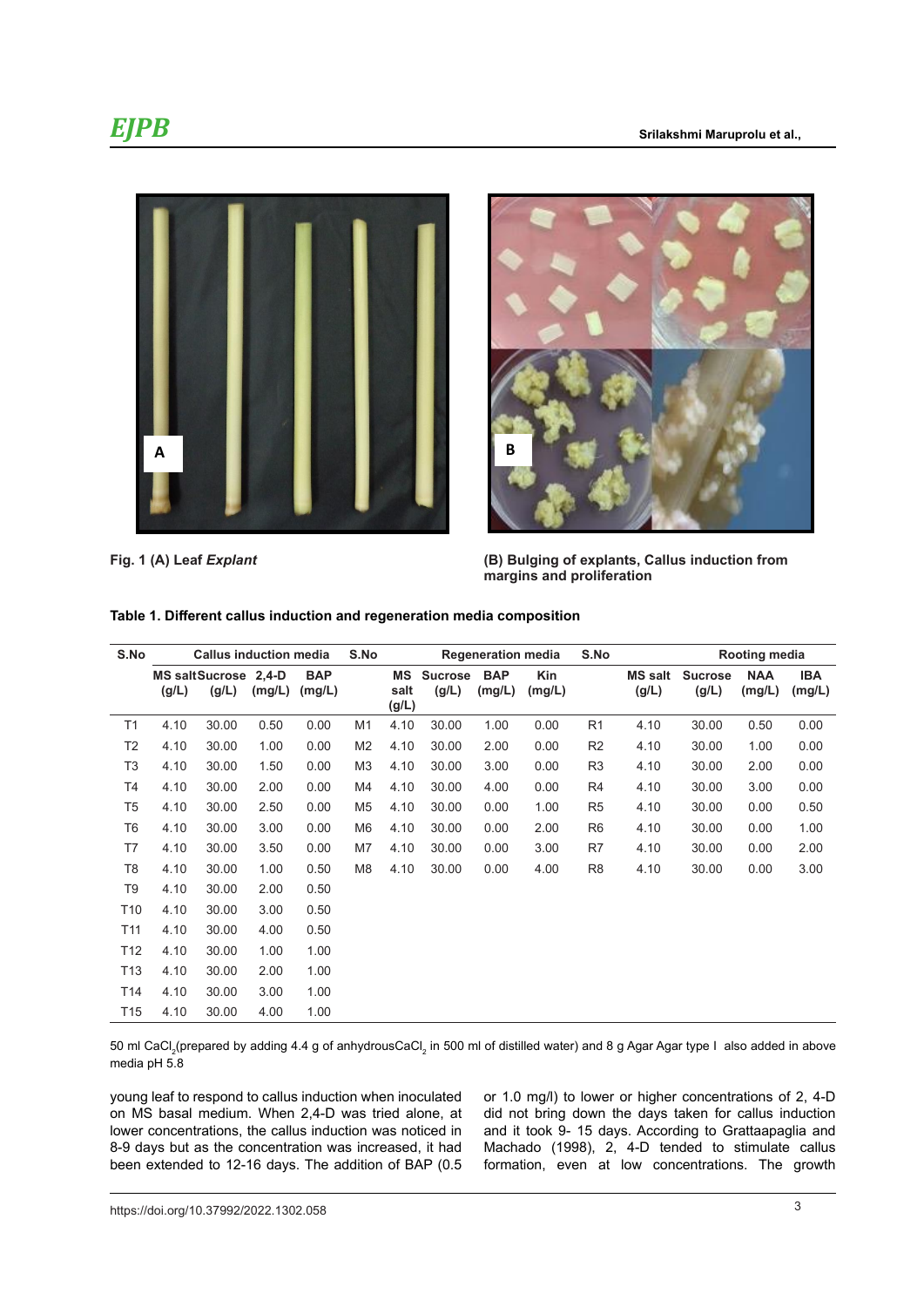### *EJPB*

regulator showed an effect on the RNA metabolism by inducing the transcription of messenger RNA capable of coding proteins required for the growth and hence, promoting chaotic cell proliferation, *i.e*., callus formation (George, 1996). Optimal callus induction could be obtained through manipulating 2,4-D concentrations and the duration of its presence in the induction medium (Zheng and Konzak, 1999) as different genotypes responded differently to varying 2,4-D levels (Arzani and Mirodjagh, 1999). According to Ozias-Akins and Vasil (1982) increased levels of 2,4-D beyond 2 mg/l inhibits cell division. Rashid *et al*. (2009) reported good callus initiation at 2 mg/l 2,4-D in sugarcane cultivar HSF-240. Though, Gopitha *et al.* (2010) worked on the same variety of COC 671, reported callus initiation at 15 days after inoculation of explant on MS medium supplemented with 3.0 mg/l 2,4-D and 10% coconut milk. This study showed early callus initiation at a lower 2,4-D concentration of 2.0 mg/l and it also reduced the culture duration for callus initiation. This is attributed to the age of explants or the used cultural conditions.

Callus induction was obtained in all the treatments, regardless of the concentrations of the hormones used. The highest callus induction frequency (100%) was observed in MS medium fortified with 2 mg/l of 2, 4-D (T4) alone and the lowest callus induction frequency (23.33%) was observed in basal MS medium. At higher concentrations of 2,4-D, more than 2 medium. At higher two it concentrations of 2,4-D, more than 2 mg/l, there was a reduction in callus induction frequency as well as with the addition of BAP at all concentrations of 2,4-D. More than 90 per cent callus induction frequency was recorded in (MS+2,4-D (3.5 mg/l) and (MS+2,4-D (1.0 mg/l)+BAP(1.0 mg/l) (**Fig. 2 and Table 2**). Jamil *et al.* (2017) obtained 95 per cent callus induction on culture media supplemented medium (MS) supplemented with BAF with 2,4-D @ 2.0 mg/l. However, Karim *et al.* (2002) and Gopitha *et al.* (2010) reported a high frequency of callus induction (90-100 %) at 3 mg/l of 2, 4-D. Highly significant (p<0.05) values (**Table 2**) were seen for callus fresh

weight for all the treatments. There was a wide variation recorded in the experiments for the callus fresh weight and it ranged from 2.03 g to 13.08 g per 10 calli. The callus fresh weight obtained was the highest in (2,4-D, 2 mg/l). The optimum plant growth regulator for callus fresh weight was from 2,-4-D either alone @ 2 and 3 mg/l or 2,4-D @ 2.0 mg/l with 0.5 BAP and 2,4-D @ 2 and 3 mg/l with BAP 1.0 mg/l recorded an average fresh weight of 8.5-9.5 mg/l(**Fig. 3A, 3B and Table 2).**

Considering the three parameters studied during callus induction, *viz*., days to first callus initiation, callus induction frequency and callus fresh weigh**t**, the best medium combination was found to be MS medium fortified with 2,4-D (2.0 mg/l), which could record 100 per cent callus induction in 8 days with a maximum fresh weight of 13.08 g/10 calli. Similarly, 2 4-D @ 3 mg/l alone or  $2,4$ -D 3 mg/l with BAP 1.0 mg/l could record a fresh weight of 9.30 and 9.527 even though the callus induction frequency was 56.66 and 76.66 per cent, respectively. Basal MS medium showed the least response for callus induction (**Table 2**). The callus cultures were maintained through frequent sub culturing (up to 3 sub cultures) after every 10-15 days interval on to fresh medium for further proliferation. The physical appearance, morphology and nature of the calli were also documented during the experiments**.** Based on morphological and physical appearance, there were two types of calli observed, (i) compact whitish cream colour (**Fig 2A**) (ii) friable whitish cream colour callus (**Fig 2B**) and both of them were embryogenic after three sub culturing, the proliferated calli were transferred to shoot regeneration medium (**Fig. 3A and 3B**).

different concentrations (1, 2, 3 and 4.0 mg/l). During **proliferation** number of shoots per calli and average shoot length were The proliferated callus was sub cultured to a regeneration medium (MS) supplemented with BAP or Kinetin in the regeneration studies, days to shoot initiation, the recorded to adjudge the best treatment.



**Fig. 2 (A) Compact and (B) Friable Callus Fig. 2 (A) Compact and (B) Friable Callus**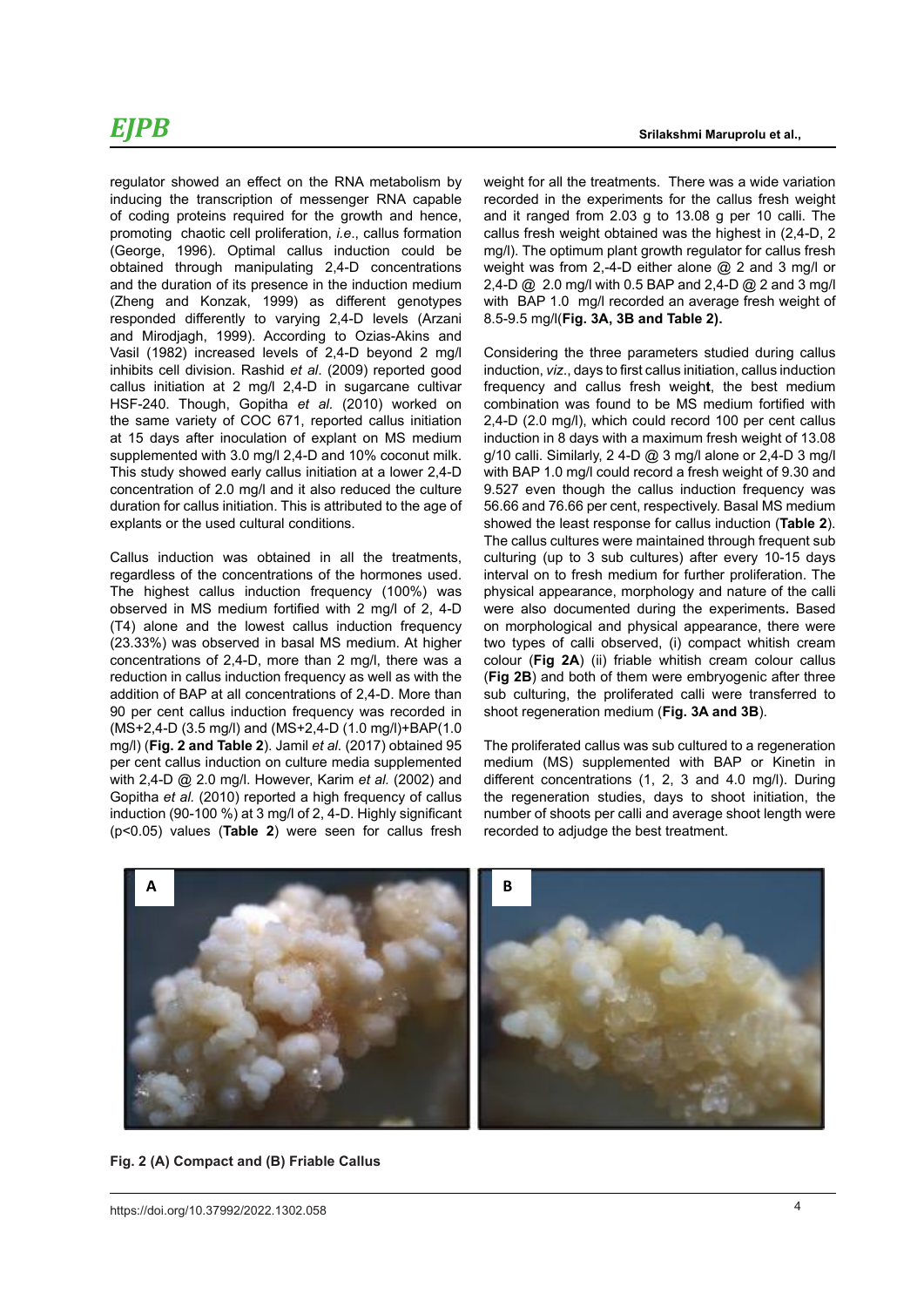| Code            | Medium with plant growth<br>regulators (mg/L) | Days to callus<br>initiation | <b>Callus induction</b><br>frequency (%) | <b>Callus fresh weight</b><br>$(g/ 10$ calli) |
|-----------------|-----------------------------------------------|------------------------------|------------------------------------------|-----------------------------------------------|
| T <sub>0</sub>  | Control (T0)                                  | 21.33±0.66h                  | $23.33 \pm 3.33^h$                       | $2.03 \pm 0.00$ <sup>h</sup>                  |
| T1              | $MS+2.4-D(0.5)$                               | $9.66 \pm 0.33^b$            | 76.66±3.33def                            | 3.05± 0.08hg                                  |
| T <sub>2</sub>  | $MS+2,4-D(1.0)$                               | $9.33 \pm 0.33^b$            | 73.33±3.33 <sup>f</sup>                  | $3.90 \pm 0.20$ <sup>gf</sup>                 |
| T <sub>3</sub>  | $MS+2,4-D(1.5)$                               | $9.33 \pm 0.33^b$            | 70.66±3.33bc                             | $5.10 \pm 0.35$ <sup>fe</sup>                 |
| T <sub>4</sub>  | $MS+2,4-D(2.0)$                               | $8.00 \pm 0.88$ <sup>a</sup> | 100.00±0.00 <sup>a</sup>                 | 13.08±0.63ª                                   |
| T <sub>5</sub>  | $MS+2,4-D(2.5)$                               | 14.00±0.67 <sup>e</sup>      | 66.66±6.66bc                             | $2.94 \pm 0.09^h$                             |
| T <sub>6</sub>  | $MS+2,4-D(3.0)$                               | 14.66±0.67 <sup>e</sup>      | 56.66±6.66 <sup>b</sup>                  | $9.30 \pm 0.67$ <sup>b</sup>                  |
| T7              | $MS+2,4-D(3.5)$                               | 16.00±0.679                  | 90.33±3.33ef                             | $6.60 \pm 0.50$ <sup>d</sup>                  |
| T <sub>8</sub>  | MS+2,4-D (1.0)+ BAP(0.5)                      | 13.33±0.67 <sup>d</sup>      | 70.66±6.66 <sup>cd</sup>                 | $6.26 \pm 0.39^{\rm ed}$                      |
| T9              | MS+2,4-D (2.0)+BAP(0.5)                       | 15.00±0.58f                  | 80.00±10.00 <sup>bc</sup>                | $9.26 \pm 0.37$ <sup>b</sup>                  |
| T <sub>10</sub> | MS+2,4-D (3.0)+ BAP(0.5)                      | 12.33±0.67°                  | 80.66±3.33 <sup>cd</sup>                 | $2.34 \pm 0.17$ <sup>h</sup>                  |
| T <sub>11</sub> | $MS+ 2.4-D (4.0)+BAP(0.5)$                    | 10.00±1.00 <sup>b</sup>      | 73.33±6.66 <sup>cd</sup>                 | $9.26 \pm 0.37$ <sup>b</sup>                  |
| T <sub>12</sub> | $MS+2,4-D (1.0) + BAP(1.0)$                   | 12.33±0.67°                  | 93.33±3.33ef                             | $4.82 \pm 0.25$ <sup>f</sup>                  |
| T <sub>13</sub> | MS+2,4-D (2.0)+ BAP (1.0)                     | 14.33±0.67 <sup>e</sup>      | 83.33±3.33 <sup>cde</sup>                | $8.56 \pm 0.33$ cb                            |
| T <sub>14</sub> | MS+2,4-D (3.0)+ BAP (1.0)                     | 15.66±0.67f                  | 76.66±6.66 <sup>cd</sup>                 | $9.52 \pm 0.86^{\circ}$                       |
| T <sub>15</sub> | $MS+2,4-D (4.0) + BAP(1.0)$                   | 12.79±0.67°                  | 76.66±3.33 <sup>cd</sup>                 | 7.67±0.92 <sup>dc</sup>                       |
|                 | Mean                                          | 12.80                        | 85.470                                   | 6.484                                         |
|                 | <b>CD</b>                                     | 1.94                         | 1.41                                     | 5.700                                         |
|                 | $SEm(+)$                                      | 0.67                         | 5.16                                     | 0.487                                         |
|                 | <b>SED</b>                                    | 0.95                         | 7.30                                     | 0.689                                         |
|                 | $C.V.$ %                                      | 9.09                         | 10.46                                    | 11.61                                         |

**Table 2. Effects of 2,4-D alone or 2,4-D in combination with BAP on callus induction from immature leaves of***cv* **CoC 671**

Each value represents the mean ± SE of three replicates and 10 explants/ replication. Different letters in the same column indicated the significant differences at  $p \le 0.05$ . (Duncan's multiple range test)



**Fig.3. (A) Poor proliferation of callus (B) Higher proliferation of callus Fig. 3. (A) Poor proliferation of callus (B) Higher proliferation of callus**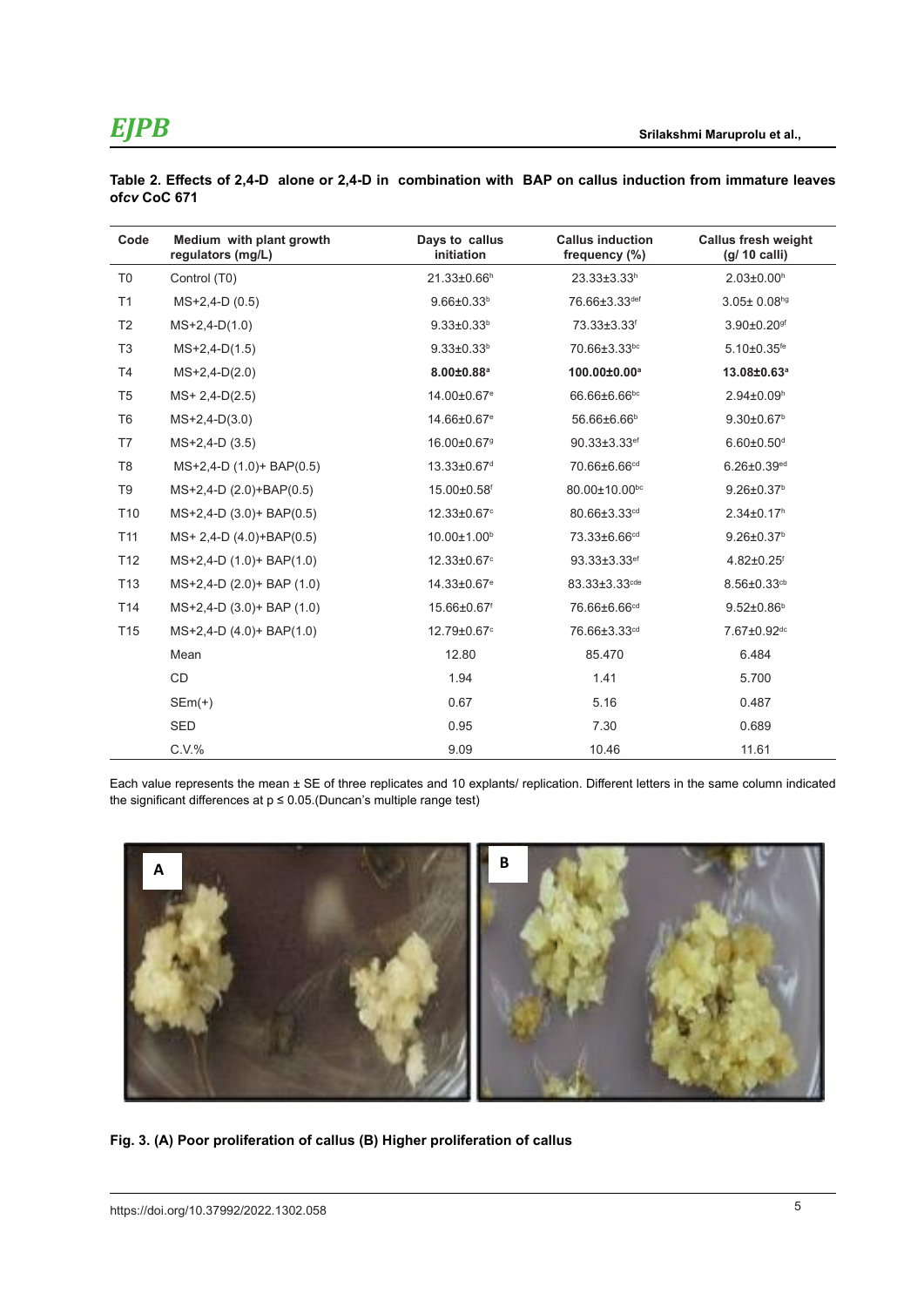### *EJPB*

 Eight combinations tried showed a significant difference  $(p < 0.05)$  for shoot regeneration (Fig. 4A, 4B and division and **Table 3**). Shoot initiation was the earliest (10 days) when the medium was supplemented with either BAP or KIN at 1 mg/l and the duration extended to 15 and 16 days for shoot regeneration, when MS medium was fortified with higher concentrations of either BAP or Kinetin at 4.0 mg/l. respectively. The rest of the treatments took 11-14 days to regenerate shoots from both the types of the embryogenic calli (**Table 3**). Among the plant hormones, cytokinins like BAP and KIN play an active role in shoot regeneration from the callus. These results were in accordance with the studies conducted by Abu-Romman *et al.* (2015) and they reported that 1 mg/l KIN was effective for shoot induction in cucurbits. Primarily, cytokinins have a major role on plant development, such as the regulation of shoot

formation, shoot multiplication and the promotion of cell division and expansion by Mok and Mok (2001). Variation in the activity of different cytokinins can be explained by their different uptake rate reported in different genomes by Blakesly (1991), varied translocation rates to<br>meristematic regions and metabolic processes meristematic regions and metabolic<br>in which cytokinin may be dein which cytokinin may be degraded or conjugated with sugars or amino acids to form biologically inert compounds as reported by Kaminek (1992). Baday (2020), Dinesh *et al*. (2015) and Trippathy *et al*. (2020) reported that 1 mg/l BAP was optimum for shoot regeneration in sugarcane. Therefore, the present study clearly witnessed the influence of cytokinin in shoot regeneration from callus and it also gave an insight to the levels of hormones required for better shoot regeneration in sugarcane.



 **Fig.4. (A), (B), (C) Shoot initiation and regeneration**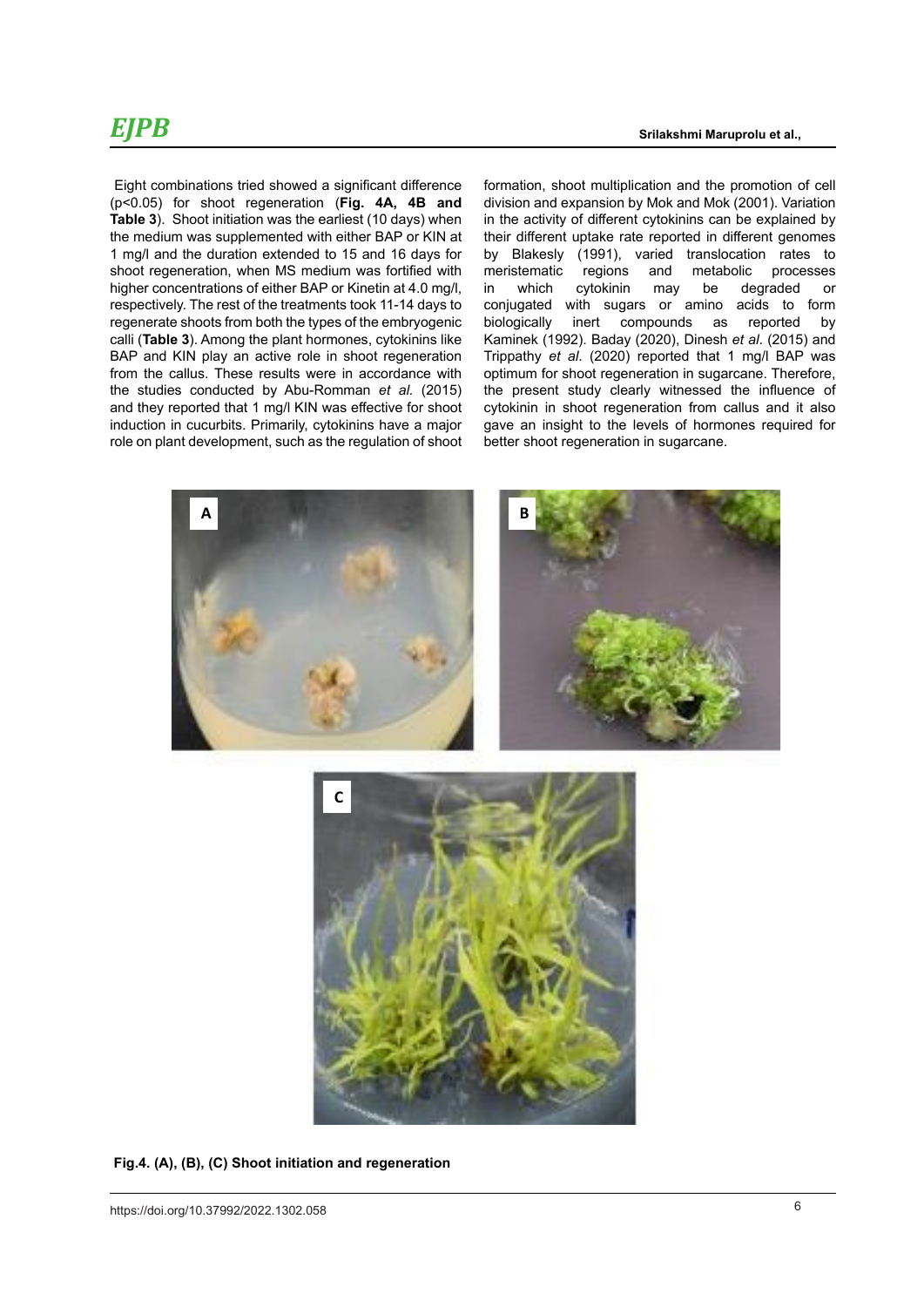| Code           | Medium+ Plant growth regulators<br>(mg/L) | Days to shoot<br>initiation  | Number of shoots per<br>calli | <b>Shoot length</b><br>(cm)  |
|----------------|-------------------------------------------|------------------------------|-------------------------------|------------------------------|
| M <sub>0</sub> | Control                                   | 22.00±1.00 <sup>e</sup>      | $6.33 \pm 0.33$ <sup>f</sup>  | $5.30 \pm 0.17$ <sup>d</sup> |
| M1             | $MS + BAP(1.0)$                           | $9.67 \pm 0.88$ <sup>a</sup> | $17.33 \pm 0.66$ <sup>b</sup> | $8.20 \pm 0.23$ <sup>b</sup> |
| M <sub>2</sub> | $MS+BAP(2.0)$                             | 11.67±0.67 <sup>ab</sup>     | 13.33±0.33 <sup>d</sup>       | 7.33±0.88°                   |
| M <sub>3</sub> | $MS$ +BAP $(3.0)$                         | 13.00±1.00bc                 | $10.33 \pm 0.33$ <sup>e</sup> | $5.57 \pm 0.14$ <sup>d</sup> |
| M4             | $MS$ +BAP $(4.0)$                         | 15.00±0.57 <sup>cd</sup>     | $5.66 \pm 0.33$ <sup>f</sup>  | $3.27 \pm 0.07$ <sup>f</sup> |
| M5             | MS +Kin (1.0)                             | $9.67 \pm 0.33$ <sup>a</sup> | $20.66 \pm 0.33$ <sup>a</sup> | $8.69 \pm 0.10^a$            |
| M6             | MS+ Kin (2.0)                             | 12.67±0.67 <sup>bc</sup>     | 18.33±0.81 <sup>b</sup>       | $4.00 \pm 0.05$ <sup>e</sup> |
| M7             | $MS+ Kin(3.0)$                            | 14.67±0.67 <sup>cd</sup>     | 15.66±0.33°                   | $3.67 \pm 0.03$ <sup>e</sup> |
| M <sub>8</sub> | $MS+ Kin(4.0)$                            | 16.00±0.58 <sup>d</sup>      | $10.66 \pm 0.33$ <sup>e</sup> | $2.67 \pm 0.09$ <sup>g</sup> |
|                | Mean                                      | 13.81                        | 13.14                         | 5.44                         |
|                | CD                                        | 1.99                         | 1.450                         | 0.32                         |
|                | $SEm(+)$                                  | 0.67                         | 0.48                          | 0.10                         |
|                | <b>SED</b>                                | 0.94                         | 0.68                          | 0.15                         |
|                | C.V.%                                     | 9.12                         | 6.01                          | 3.00                         |

#### **Table 3. Effect of different concentrations of BAP or Kinetin on shoot regeneration**

Each value represents the mean ± SE of three replicates. 10 calli /replication

Different letters in the same column indicated the significant differences at p ≤ 0.05.(Duncan's multiple range test

The number of shoots regenerated per callus in two different regeneration media with different concentrations of BAP and KIN was significantly different (p<0.05) and furnished in (**Fig. 4 C and Table 3**). The mean number of shoots regenerated per callus ranged from 6-21. A maximum number of 21 shoots per callus got regenerated on MS medium fortified with 1 mg/l Kin which was recorded as the single best treatment. Next to the best combination, MS medium supplemented with BAP (1.0 mg/l or Kin (2.0 mg/l) was observed to produce 17-18 shoots/callus. The lowest number of shoots, 6 per callus was documented on MS medium supplemented with 4 mg/l BAP.

There was a reduction in the number of shoots (from 17 to 6) as the BAP concentration was increased from 1 to 4 mg/l. A similar trend was observed when the Kinetin concentration increased from 1 to 4 mg/l with a significant reduction in no. of shoots per calli from 21 to 11. The reduction due to higher concentrations of cytokinins (4 mg/l) was 50 per cent in the case of KIN and 75 per cent in the case of BAP. MS medium supplemented with 3 mg/l BAP and 4 mg/l Kin were non– significant with a mean value of 10 and 11 shoots per callus, respectively.

The shoot length recorded for different treatments was significantly different (p<0.05) and furnished in **Table 3**. The shoots from MS medium fortified with 1 mg/l KIN recorded a maximum shoot length of 8.69 cm, followed by ( $MS + 1$ mg/l BAP) with 8.20 cm and ( $MS + 2$  mg/l BAP) with 7.63 cm. As the concentration of cytokinins was increased, in both the cases, there was a reduction in shoot length and the reduction was higher to the tune of 75 per cent when compared to the lowest concentration.

Very short shoots with a shoot length of 2.67 cm were observed in MS medium fortified with 4 mg/l KIN.

In the regeneration experiments, the best combination for shoot regeneration was MS supplemented with KIN (1.0 mg/l) which could initiate 21 shoots in 10 days with an optimum shoot length of 8.69 cm. Though MS with BAP (1.0 mg/l) also initiated shoots in the shortest duration of 10 days (which was on par with the previous treatment), the shoots regenerated were only 17.33 with a shoot length of 8.20 cm. Although, MS medium with BAP (2.0 mg/l) produced the lengthier shoots but the number of shoots induced was only 13/calli in 13 days. However, in sugarcane variety Isd-31, Karim *et al*. (2002) reported that the MS medium supplemented with 1 mg/l BAP and 0.5 mg/l IBA performed best for shoot formation. Furthermore, Khan *et al*. (2009) reported 11 shoots with 16.5 cm shoot length for variety HSF- 240 cultured on MS medium fortified with 1.5 mg/L BAP, 0.5 mg/L KIN. Tarique *et al*. (2010) determined the optimal concentrations of BAP with NAA or IBA for shoot initiation and multiplication of the sugarcane varieties Isd-16, Isd- 36 and Isd-37, and found that 1.0 mg/l BAP + 0.5 mg/l NAA showed the best result for induction and multiplication of shoots.

Root induction was noticed when plant growth regulators *viz.,* IBA and NAA were added to MS medium. The effect of different concentrations of IBA and NAA on the number of days to root initiation, the number of roots and root length was significantly different at p<0.05 (**Fig. 5A, 5B and Table 4**). The number of days taken for root induction ranged from 6 to 16. A minimum number of days (6) to root induction was observed on MS medium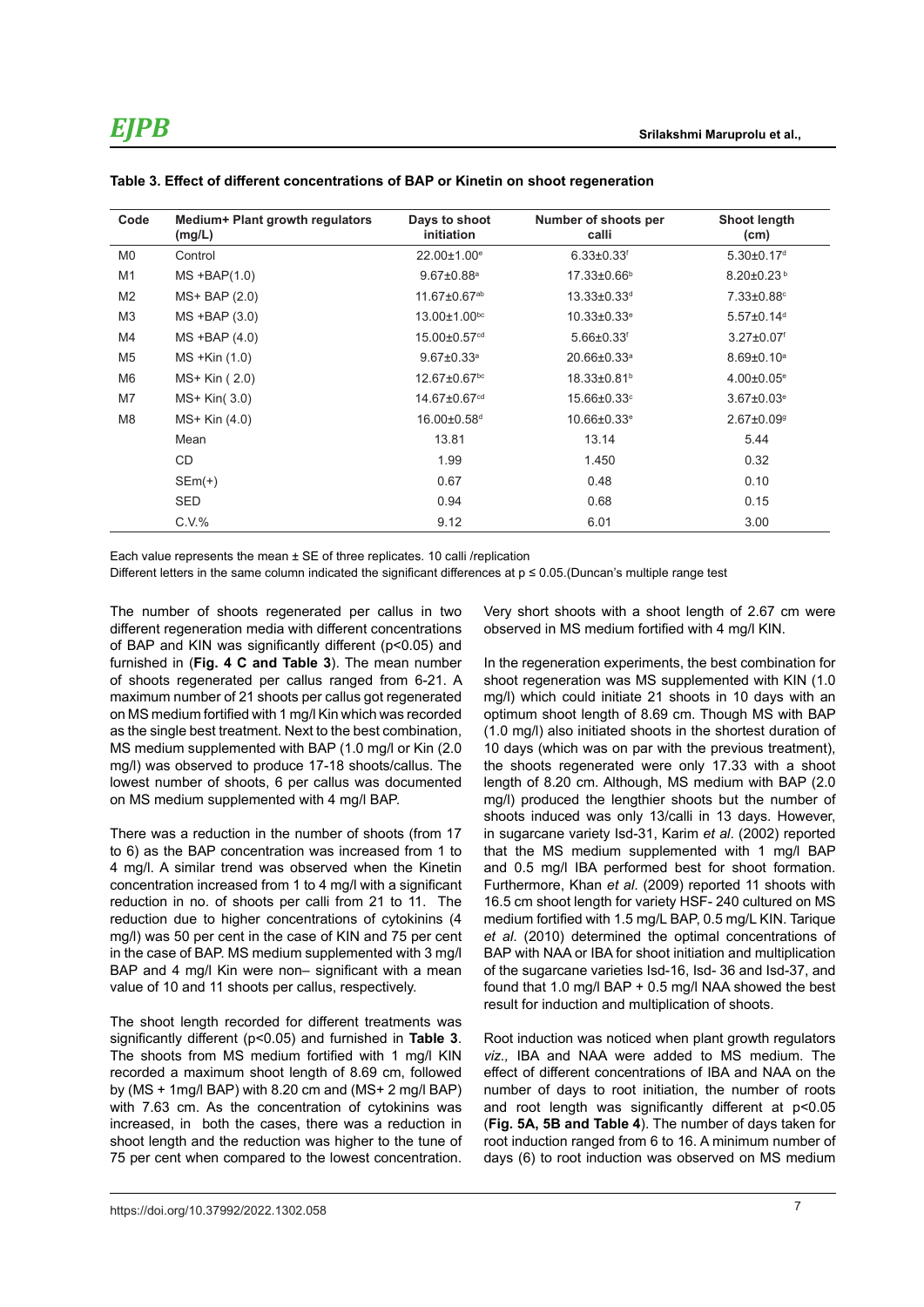with IBA 3 mg/l while it took twice the number of days (12) on MS medium with NAA, 0.5mg/l and IBA 2 and 3 mg/l). Sughra *et al*. (2014) reported that root induction on 9 days, 10 days and 11.50 days in BL-4, Thatta-10 and Larkana-2001, respectively with NAA (3 mg/l) and also recorded an average number of 7 and 5 roots per shoot in BL-4, Thatta-10 and Larkana-2001 respectively with 3 mg/l NAA. The highest number of roots (9) was initiated on MS medium supplemented with 3 mg/l NAA, while the least number of roots (2) were seen with MS basal medium. The highest root length (3.63 cm) was observed on the MS medium fortified with 3 mg/l NAA, while the least (1.46 cm) was seen with the MS basal medium. The rest of the combinations recorded a root length of 1.00- 2.08 cm. Tolera (2016) obtained an average root length of 2.92  $\pm$  0.18 cm and 2.58  $\pm$  0.00 cm in B41-227 and N14, respectively. Behera and Sahoo (2009) obtained an average root length of  $4.0 \pm 0.94$  cm for the variety Nayana on MS media supplemented with 2.5 mg/l of NAA. In the rooting experiments, the performance of NAA at 3.0 mg/l was better compared to other combinations inducing 9 roots in 9 days with an average root length of 3.63 cm. MS medium with NAA combinations was superior with respect to the number of roots and root length when compared to IBA combinations. Trippathy *et al.* (2020) also noticed satisfactory rooting

| Table 4. Effect of different concentrations of NAA and IBA on <i>in vitro</i> root induction |  |
|----------------------------------------------------------------------------------------------|--|
|----------------------------------------------------------------------------------------------|--|

| Code           | Medium with plant growth<br>regulators (mg/L) | Days to root initiation       | Number of roots per<br>shoot | Root length<br>(cm)           |
|----------------|-----------------------------------------------|-------------------------------|------------------------------|-------------------------------|
| R <sub>0</sub> | Control                                       | $24.33 \pm 0.33$ <sup>e</sup> | $2.00 \pm 0.00$ °            | $1.46 \pm 0.33$ <sup>e</sup>  |
| R1             | $MS + NAA(1.0)$                               | $12.33 \pm 0.33$ <sup>d</sup> | $4.00 \pm 0.33$ °            | $2.63 \pm 0.09$ °             |
| R <sub>2</sub> | $MS + NAA(2.0)$                               | $9.67 \pm 0.88$ bc            | $6.00 \pm 0.58$ <sup>b</sup> | $2.90 \pm 0.058$ <sup>b</sup> |
| R <sub>3</sub> | $MS + NAA(3.0)$                               | 8.67±0.33 <sup>b</sup>        | $9.00 \pm 0.33$ <sup>a</sup> | $3.63 \pm 0.88$ <sup>a</sup>  |
| R4             | $MS + NAA (4.0)$                              | $10.33 \pm 0.33$ °            | $7.00\pm0.33^{b}$            | $2.50 \pm 0.14$ °             |
| R <sub>5</sub> | $MS+ IBA(1.0)$                                | $9.67 \pm 0.33$ bc            | $3.00 \pm 0.67$ <sup>c</sup> | $1.53 \pm 1.00^e$             |
| R <sub>6</sub> | $MS + IBA(2.0)$                               | 12.33±0.33 <sup>d</sup>       | $4.00 \pm 0.33$ <sup>c</sup> | $1.77 \pm 0.14$ <sup>d</sup>  |
| R7             | $MS$ +IBA $(3.0)$                             | $6.33 \pm 0.33$ <sup>a</sup>  | 7.00±0.67 <sup>b</sup>       | $2.90 \pm 0.06$ <sup>b</sup>  |
| R <sub>8</sub> | $MS$ +IBA $(4.0)$                             | 15.67±0.33 de                 | $5.33 \pm 0.33^b$            | $1.66 \pm 0.03$ <sup>ed</sup> |
|                | Mean                                          | 10.25                         | 7.00                         | 2.33                          |
|                | CD                                            | 1.32                          | 1.41                         | 1.09                          |
|                | $SEm(+)$                                      | 0.44                          | 0.47                         | 0.36                          |
|                | <b>SED</b>                                    | 0.62                          | 0.66                         | 0.516                         |
|                | C.V.%                                         | 7.45                          | 11.52                        | 35.30                         |

Each value represents the mean ± SE of three replicates. 10 shoots/replication.

Different letters in the same column indicated the significant differences at  $p \le 0.05$ . (Duncan's multiple range test)



 **Fig.5. (A) Poor rooting (B) Well rooted plants Fig.5. (A) Poor rooting (B) Well rooted plants**

**A B**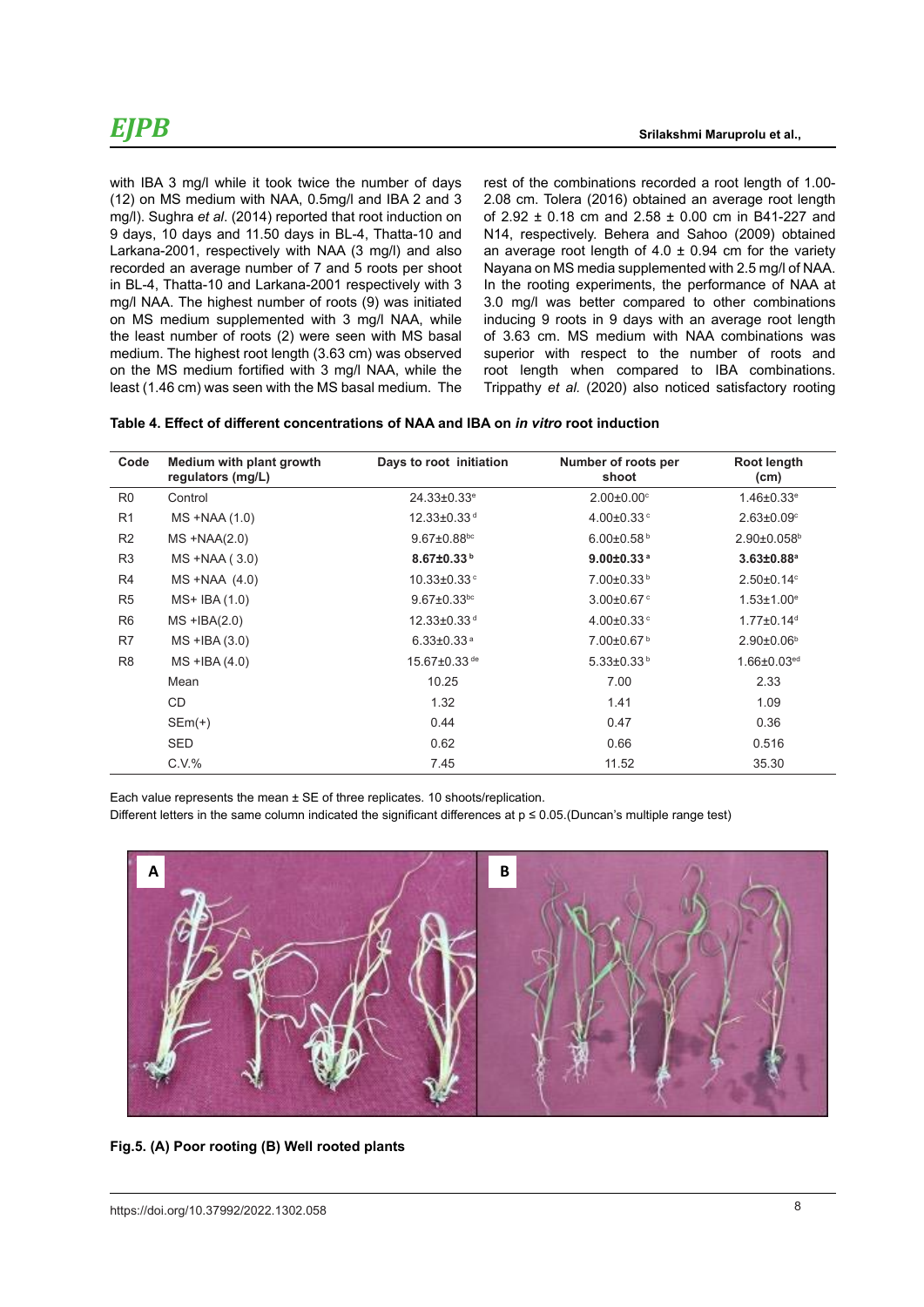

### **Fig.6. (A) Primary hardening (B) Secondary hardening (C) Field establishment Fig.6. (A) Primary hardening (B) Secondary hardening (C) Field establishment**

on MS medium supplemented with 3.0mg/L of NAA within 14 days. A different concentration of auxins (NAA and IBA) and their role in root induction from the micro shoots was observed. These results clearly witnessed that auxin hormones have a decisive role in rooted shoots of sugarcane callus. It gives maximum results when fortified at 3 mg/L NAA. Well rooted plants were taken out for hardening, (**Fig. 6 A, B & C**) weaned off from agar after proper washing and transferred to paper cups initially maintained in the culture room and later transferred to the regenerated in MS medium supplem green house for secondary hardening for 30 days. Later, the successful establishment was done in the field.

Gopitha *et al*. (2010) studied the response of different growth regulators on callus induction, regeneration and rooting in CoC 671 and noticed the best callus induction on MS medium supplemented with 3.0mg/L, 2,4-D with 10 per cent coconut milk (CM). Best regeneration of shoot was achieved when they were cultured on MS medium supplemented with BAP 1.0 mg/l and IBA 0.5 mg/l. Among the different media tested with 3 mg/l NAA and 5% sucrose supplemented media proved the best production of roots. Compared to previous reports, the current results were economical in terms of time and cost dues to its early response to callus induction and optimal regeneration either from MS medium fortified with BAP or KIN alone.

Our findings revealed that genotype and culture media affect callus induction capability, embryogenic callus response and plantlet regeneration, shoot elongation, and root induction in sugarcane. In the whole experiment, the best medium for callus induction was MS medium supplemented with 2,4-D (2.0 mg/l) with a callus induction frequency of 100 per cent in 8 days with a maximum callus fresh weight of 13.08 g/10 calli. The embryogenic calli of both the compact and friable nature could well be regenerated in MS medium supplemented with KIN (1.0 mg/L) with 21 shoots in 9 days with a shoot length of 8.6 cm. The well grown shoots were rooted in MS medium supported with NAA at 3.0 mg/l with 9 roots in 9 days which had an average root length of 3.63 cm. The study of callus mediated regeneration has given an advantage over conventional techniques for developing somaclonal variants, *in vitro* mutants, genetic transformation studies and germplasm conservation of elite sugarcane varieties. The present optimized protocol for callus induction and whole plant regeneration would be used for the development of red rot resistant somaclones in sugarcane *cv*. CoC 671.

#### **REFERENCES**

Abu-Romman, S., Suwwan, M. and Al-Ramamneh, E. 2013. The influence of plant growth regulators on callus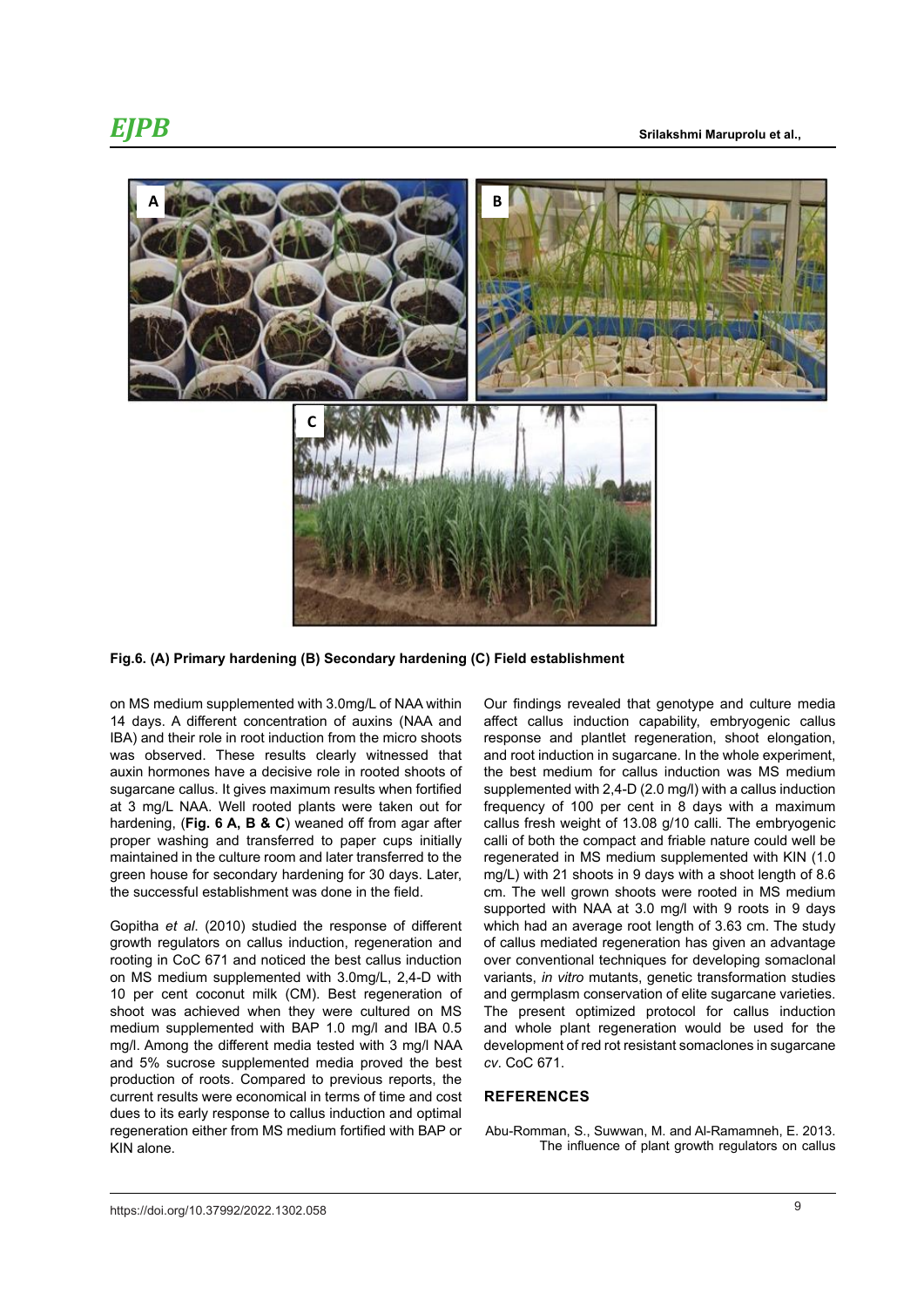induction from hypocotyls of cucumber (*Cucumis sativus*L.),*Advances in Environmental Biology,*  **7**(2): 339-343.

- Arzani, A. and Mirodjagh, S.S. 1999. Response of durum wheat cultivars to immature embryo culture, callus induction and *in vitro* salt stress. *Plant Cell, Tissue & Organ Culture*, **58**: 67–72. [\[Cross Ref\]](%20https://doi.org/10.1023/A:1006309718575)
- Baday. S.J 2020. Sugarcane of Rapid Multiplication by Callogenesis*J. Phys.: Conf. Ser.* 1660 012005. [\[Cross Ref\]](https://doi.org/10.1088/1742-6596/1660/1/012005)
- Baksha, R., Alam, R., Karim, M.Z., Paul, S.K., Hossain, M.A., Miah, M.A.S and Rahman, A.B.M.M. 2002. *In vitro* shoot tip culture of sugarcane (*Saccharum officinarum*) variety LSD28. Biotechnology, **1**(2-4): 67- 72. [\[Cross Ref\]](https://doi.org/10.3923/biotech.2002.67.72)
- Behera, K. K. and Sahoo, S. 2009. Rapid In vitro Micro propagation of Sugarcane (*Saccharum officinarum* L. *cv*. Nayana) Through Callus Culture. *Nature Sci.*,**7**: 1-3.
- Blakesley, D., Lenton, J.R. and Horgan, R.1991.Up take and metabolism of 6-beiizylanimopurine in shoot cultures of *Gerhemjamesonni. Physiologia Plantarum,* **81**: 343-348. [\[Cross Ref\]](https://doi.org/10.1111/j.1399-3054.1991.tb08742.x)
- Cheema, K.L. and Hussain, M.2004. Micropropagation of sugarcane trough apical bud and axillary bud. *International Journal of Agriculture & Biology*. **2**: 257-259.
- Da Costa, M.L.M., Amorim, L.L.B., Onofre, A.V.C., De Melo L.J.O.T., De Oliveira, M.B.M., De Carvalho, R. and Benko-Iseppon A. M. 2011. Assessment of genetic diversity in contrasting sugarcane varieties using inter-simple sequence repeat (ISSR) markers. *American Journal of Plant Sciences*,**2**: 425-432. [\[Cross Ref\]](https://doi.org/10.4236/ajps.2011.23048)
- Dinesh, P., Thirunavukkarasu, P. and Saraniya, A. R. 2015. In Vitro studies of sugarcane variety co-91017 through micropopagation of shoot tip culture. *Adv Plants Agric Res,* **2**(6):263‒268. [\[Cross Ref\]](https://doi.org/10.15406/apar.2015.02.00071)
- Gilbert, R.A., Glynn, N.C., Comstock, J.C. and Davis, M.J. 2009. Agronomic performance and genetic characterization of sugarcane transformed for resistance to sugarcane yellow leaf virus. *Field Crops Res*., **111**:39-46. [\[Cross Ref\]](https://doi.org/10.1016/j.fcr.2008.10.009)
- Gilbert, R. A., Gallo-Meagher, M., Comstock, J.C., Miller, J.D., Jain, M. and Abouzid, A. 2005. Agronomic evaluation of sugarcane lines transformed for resistance to sugarcane mosaic virus strain E. *Crop Sci*., **45**: 2060-2067. [\[Cross Ref\]](https://doi.org/10.2135/cropsci2004.0771)
- Grattaapaglia, D. and Machado, M.A. 1998. Micropropagação. In: TORRES, A. C.;

CALDAS, L. S.;BUSO, J. A. Cultura de tecidos e transformaçãogeneticdeplantas. Brasília, DF: Embrapa-SPI/Embrapa-CNPH, **1**: 183-260.

- Gopitha, K., Rhavani, A.L. and Santhilmanickam J. 2010. Effects of the different auxins and cytokinen callus induction, shoot, root regeneration in sugarcane. *Inter J Pharma Bio Sci***, 1**: 1-7.
- George, E.F. 1996. Plant propagation by tissue culture: part 1: the technology. Edington: Exegetics: 574.
- Guimarces, C.T. and Sobral, W.S. 1998. The *Saccharum*  complex: relation to other and ropogoneae. *Plant Breed. Rev*., **16**: 269-288[. \[Cross Ref\]](https://doi.org/10.1002/9780470650110.ch7)
- Jamil. S., RahilShahzad., Ghulam MohyuddinTalha., Ghazala Sakhawat., Sajid-ur-Rahman., Razia Sultana and Muhammad Zaffar Iqbal. 2017. Optimization of Protocols for *In Vitro* Regeneration of Sugarcane *(Saccharum officinarum).International Journal of Agronomy.***2089381***:*1- 8. [\[Cross Ref\]](https://doi.org/10.1155/2017/2089381)
- Kaminek, M., 1992. Progress in cytokinin research. *TIBTECH.***10**:159-162. [\[Cross Ref\]](https://doi.org/10.1016/0167-7799%2892%2990204-9)
- Karim, M.Z., Alam, R., Bhaksha, R., Paul, S.K., Hossain, M.A. and Rahman, M.M. 2002. In vitro clonal propagation of sugarcane (*Saccharum* spp.) variety Isd 31. *Pak J BiolSci*,**5**: 659-661. [\[Cross Ref\]](https://doi.org/10.3923/pjbs.2002.659.661)
- Kaur, A., Gosal, S.S, Gill Raman and Thind, K. S. 2001. Induction of plant regeneration and somaclonal variation for some agronomic traits in sugarcane (*Saccharum oficinarum* L.). *Crop Improv.* 28:167– 172.
- Khan, I. and Raza, G. 2009. Direct regeneration of sugarcane plantlets: a tool to unravel genetic heterogeneity. *Pak J Bot*, **41**: 797-814.
- Khan, I.A., Dahot, M.U., Yasmin, S., Khatri, A. and Seema, N. 2006. The Effect of sucrose and growth regulators on the micropropagation of sugarcane clones. *Pakistan Journal Botany***38**: 961-967.
- Lal, N. 2003. High frequency plant regeneration from sugarcane callus. *Sugar Technol,*,**5**: 89-91. [\[Cross Ref\]](https://doi.org/10.1007/BF02943773)
- Sughra. G.M., Simair, A. Altaf1., Rind, M., Rafique., Mangrio, S., Muhammad., Shereen, N., Rind Balouch. and Dahot, M. U. 2014.*Invitro* regenerability of different sugarcane (*Saccharum officinarum*) varieties through shoot tip culture. *Pak. J. Biotechnol*, **11**(1): 13-23.
- Mok, DWS. and Mok, MC. 2001. Cytokinin metabolism and action. *Annu. Rev. Plant Physiol. Plant Mol. Biol.*, **52**:89–118. [\[Cross Ref\]](https://doi.org/10.1146/annurev.arplant.52.1.89)

10 https://doi.org/10.37992/2022.1302.058